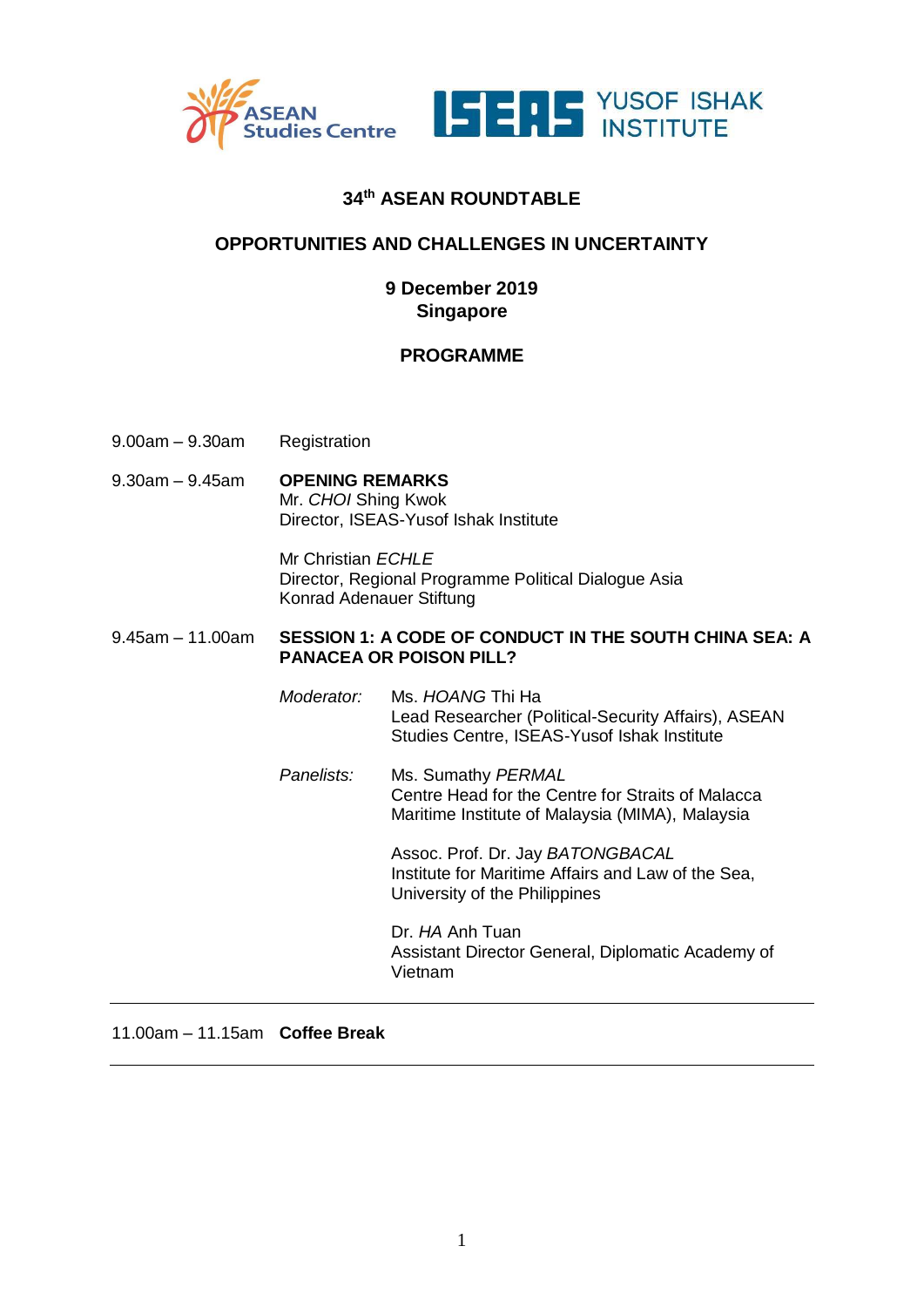# 11.15am – 12.45pm **SESSION 2: RCEP: SO NEAR, YET SO FAR?**

|                   | Moderator:                                                                                     | Ms. Alpana ROY<br>Director, ASEAN Division, Ministry of Trade and<br>Industry, Singapore                                         |
|-------------------|------------------------------------------------------------------------------------------------|----------------------------------------------------------------------------------------------------------------------------------|
|                   | Panelists:                                                                                     | Dato' Steven WONG<br><b>Former Deputy Chief Executive</b><br>Institute of Strategic and International Studies (ISIS)<br>Malaysia |
|                   |                                                                                                | Mr. Greg EARL<br><b>Economic Diplomacy Columnist</b><br>The Interpreter, Lowy Institute, Australia                               |
|                   |                                                                                                | Ambassador Dr Mohan KUMAR<br>Chairman of Research and Information System for<br>Developing Countries (RIS), India                |
| 12.45pm - 2.00pm  | Lunch                                                                                          |                                                                                                                                  |
| $2.00pm - 3.15pm$ | <b>SESSION 3: THE US-CHINA TRADE WAR: IMPLICATIONS FOR</b><br><b>SOUTHEAST ASIAN ECONOMIES</b> |                                                                                                                                  |
|                   | Moderator:                                                                                     | Dr. Siwage Dharma NEGARA<br>Senior Fellow, Regional Economic Studies Programme,<br><b>ISEAS-Yusof Ishak Institute</b>            |
|                   | Panelists:                                                                                     | Dr Shankaran NAMBIAR<br><b>Head of Research</b><br>Malaysian Institute of Economic Research (MIER),<br>Malaysia                  |
|                   |                                                                                                | Dr. CHUA Hak Bin<br>Senior Economist, Maybank Kim Eng<br>Singapore                                                               |
|                   |                                                                                                | Dr. CAN Van Luc                                                                                                                  |
|                   |                                                                                                | Chief Economist, Bank for Investment and<br>Development of Vietnam (BIDV)                                                        |

3.15pm – 3.30pm **Coffee Break**